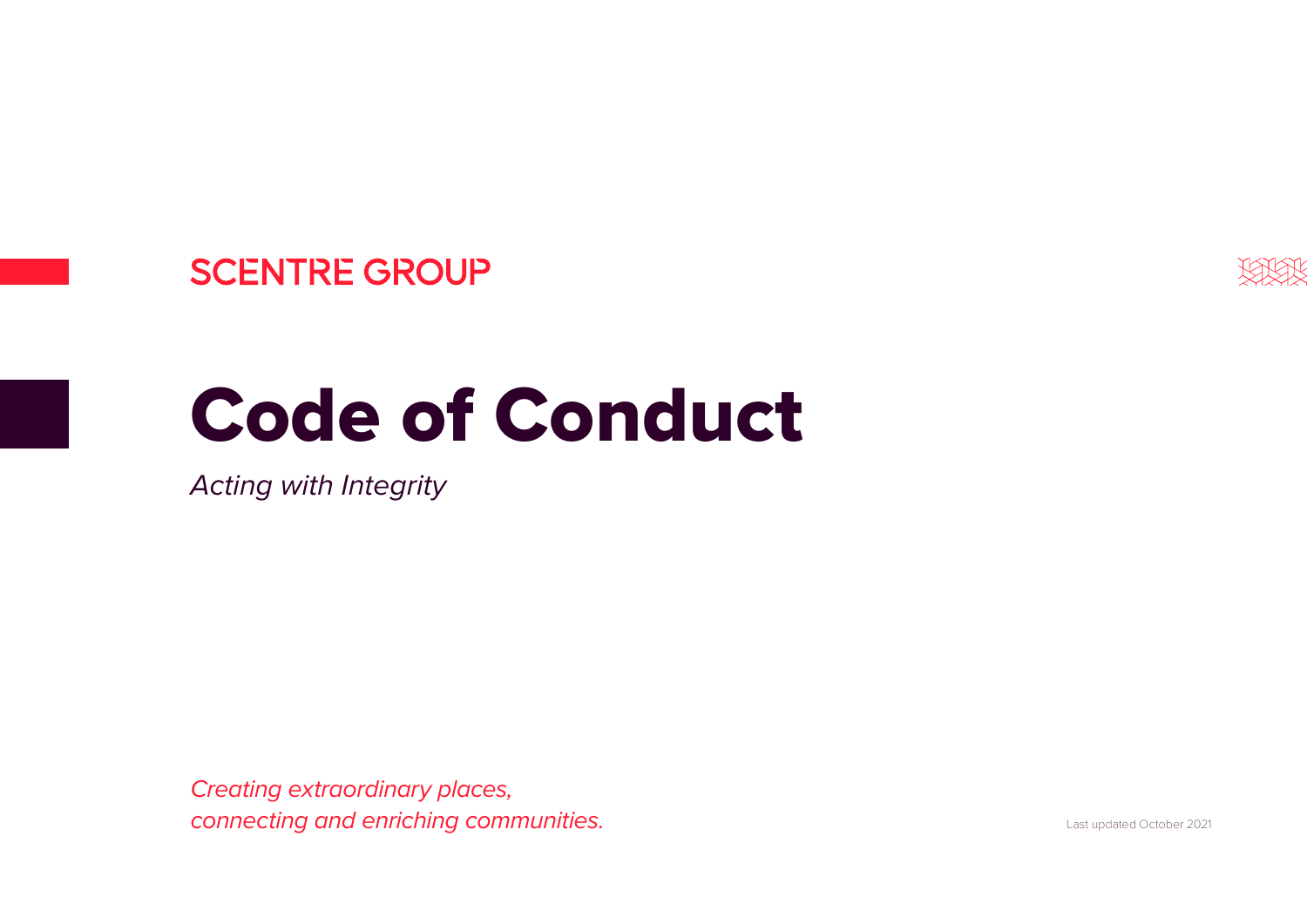

# **Contents**

|                                                                       | 03 |
|-----------------------------------------------------------------------|----|
|                                                                       |    |
| What is expected of our people ___________________________________ 05 |    |
|                                                                       |    |
|                                                                       |    |
|                                                                       |    |
|                                                                       |    |
|                                                                       |    |
|                                                                       |    |
|                                                                       |    |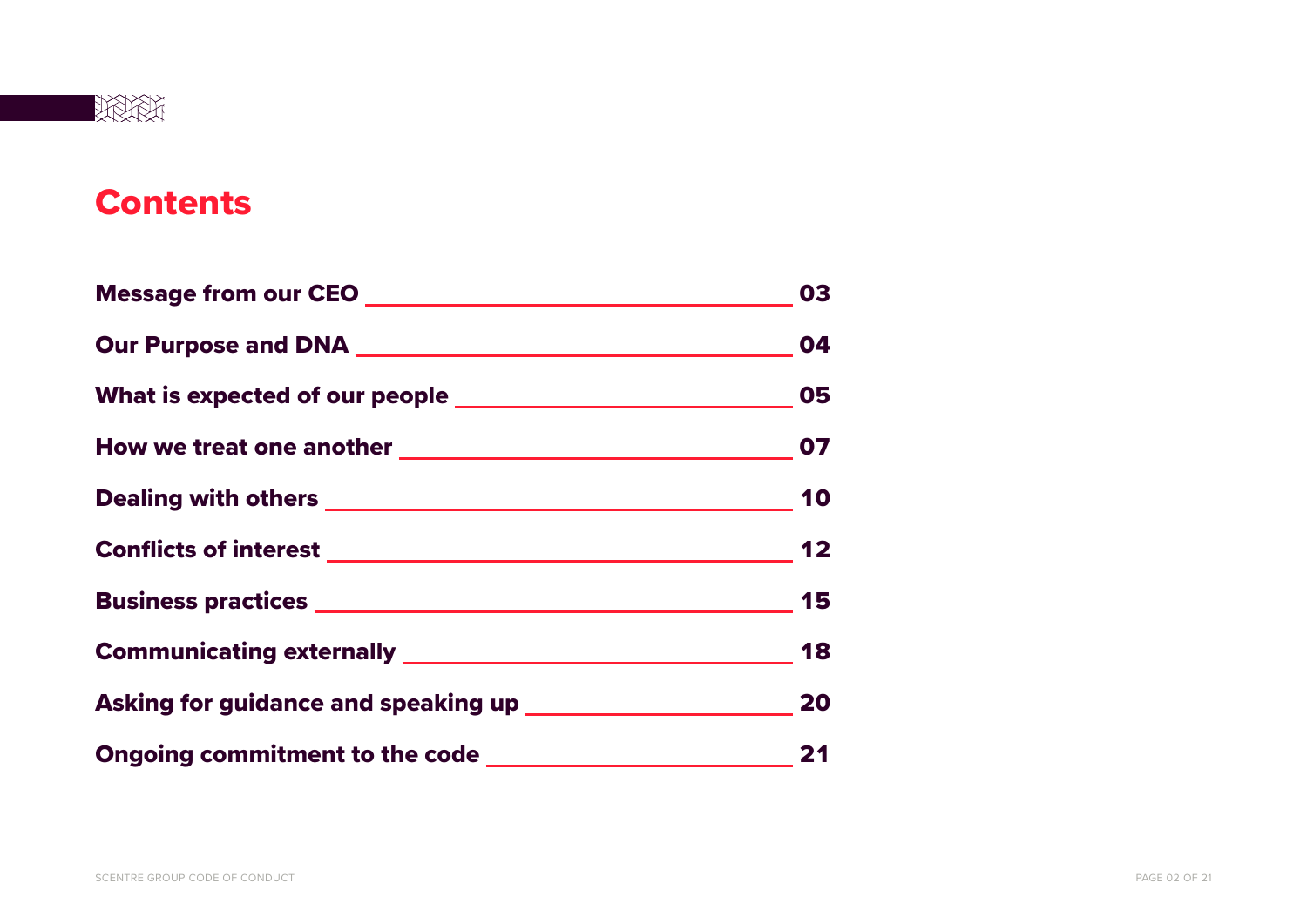

# Message from our CEO



Scentre Group's purpose – *creating extraordinary places, connecting and enriching communities* – has been constant since the Group was established.

Our Plan is to create the places more people choose to come, more often for longer.

Our Ambition is to become essential to people, communities and businesses that seek to interact with them.

In striving to achieve Our Purpose and Our Ambition we are guided by our values – our DNA – which underpin the way we build relationships within our teams, with our business partners, our communities and other stakeholders.

Ethical business practices and high standards of personal behaviour are fundamental to the way we work as a responsible, sustainable business.

Our Code of Conduct reflects who we are, what is important to us and outlines our expectations and our responsibilities.

Our code guides each of us in our decision making. In making decisions our people are expected to always put the Group first, followed by the team and then, themself.

Please read and use our code – and our DNA – which reflect what the Group, and we as individuals, stand for.

Peter Allen *Chief Executive Officer*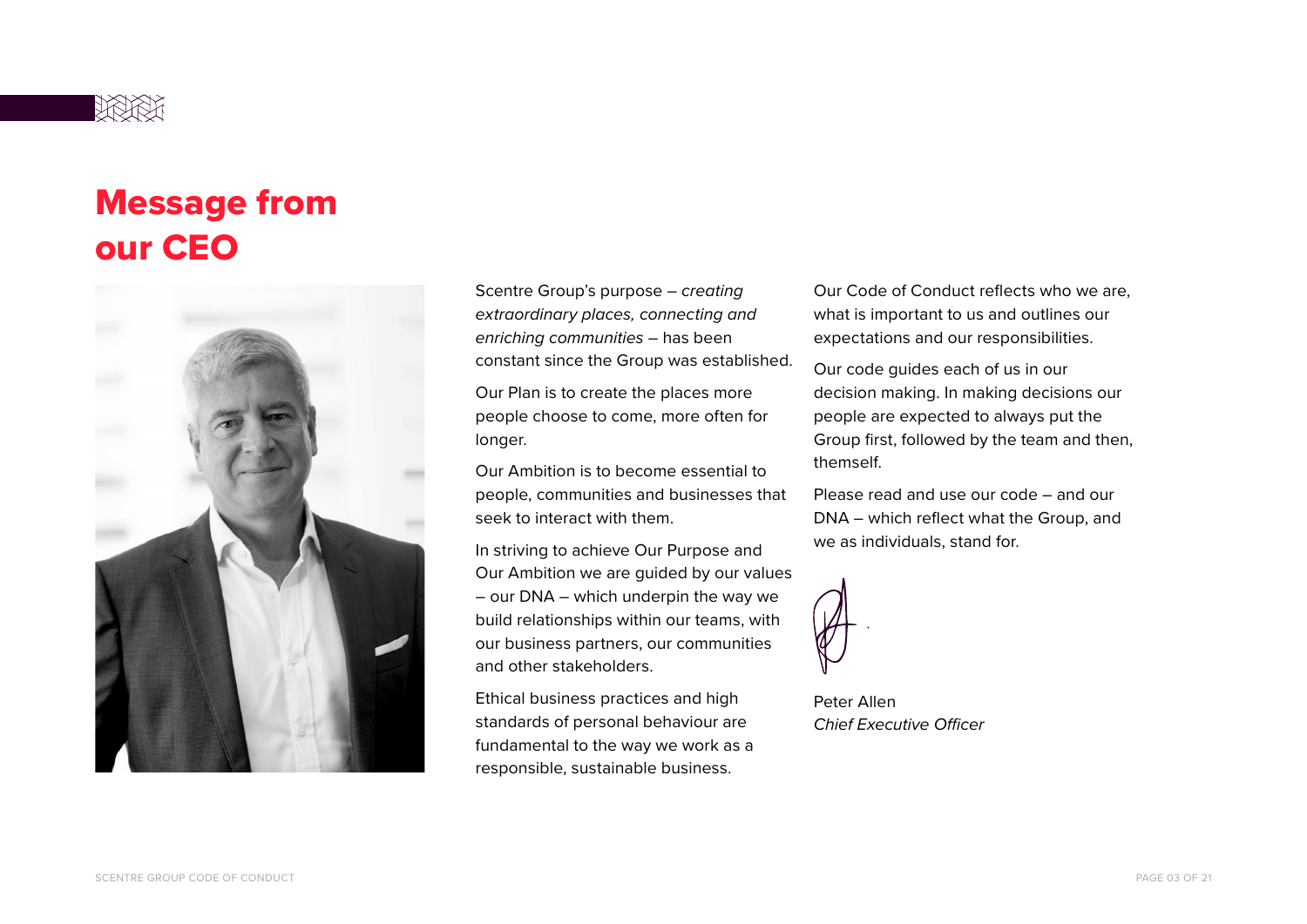

# Our Purpose and DNA

**Our Purpose** – *creating extraordinary places, connecting and enriching communities* – is an aspirational statement that unites us in what we do at Scentre Group.

**Our DNA** is the 'cultural blueprint' for our organisational behaviour.

- We put our customer first
- We act with integrity
- We strive for excellence
- We succeed together
- We are constantly curious
- We create a positive legacy

Our DNA underpins the way we build relationships within our teams, with our business partners, our communities and other stakeholders.





Living the DNA values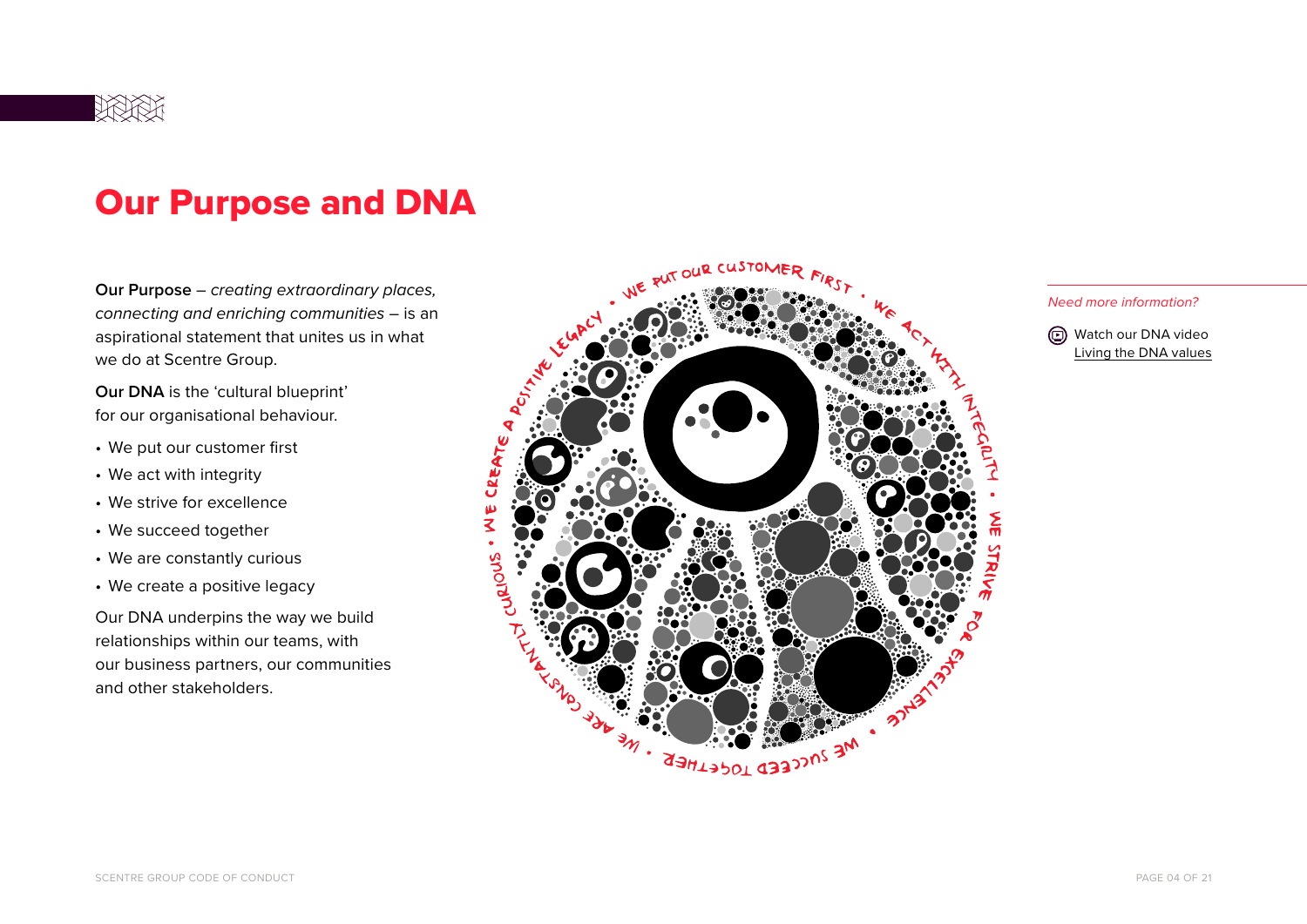

# What is expected of our people

### Scentre Group Code of Conduct

At Scentre Group, we are committed to acting fairly, honestly and with integrity.

Our Board and Executive Leadership Team have approved and fully support our Code of Conduct.

The code reflects who we are, what is important to us and sets out the standards we require of everyone who works for Scentre Group including our Directors. You must understand our Code of Conduct and comply with it, and the law, at all times.

If you breach the Code of Conduct or Group policies, you may face consequences including disciplinary action or termination of employment.

Our code doesn't cover every situation you may face so it is important to use good judgement in everything you do. Our DNA can help to guide you in this.

**If in doubt about a course of conduct, ask yourself:**

- Is this consistent with our Code of Conduct and expected standards of behaviour?
- Could it endanger anyone's safety or cause injury?
- How does this sit with our DNA?
- How will it reflect on me and the Group?
- Am I willing to be held accountable for this decision?

**Difficulty in answering questions means you should seek guidance from your manager, Human Resources or the Legal team.**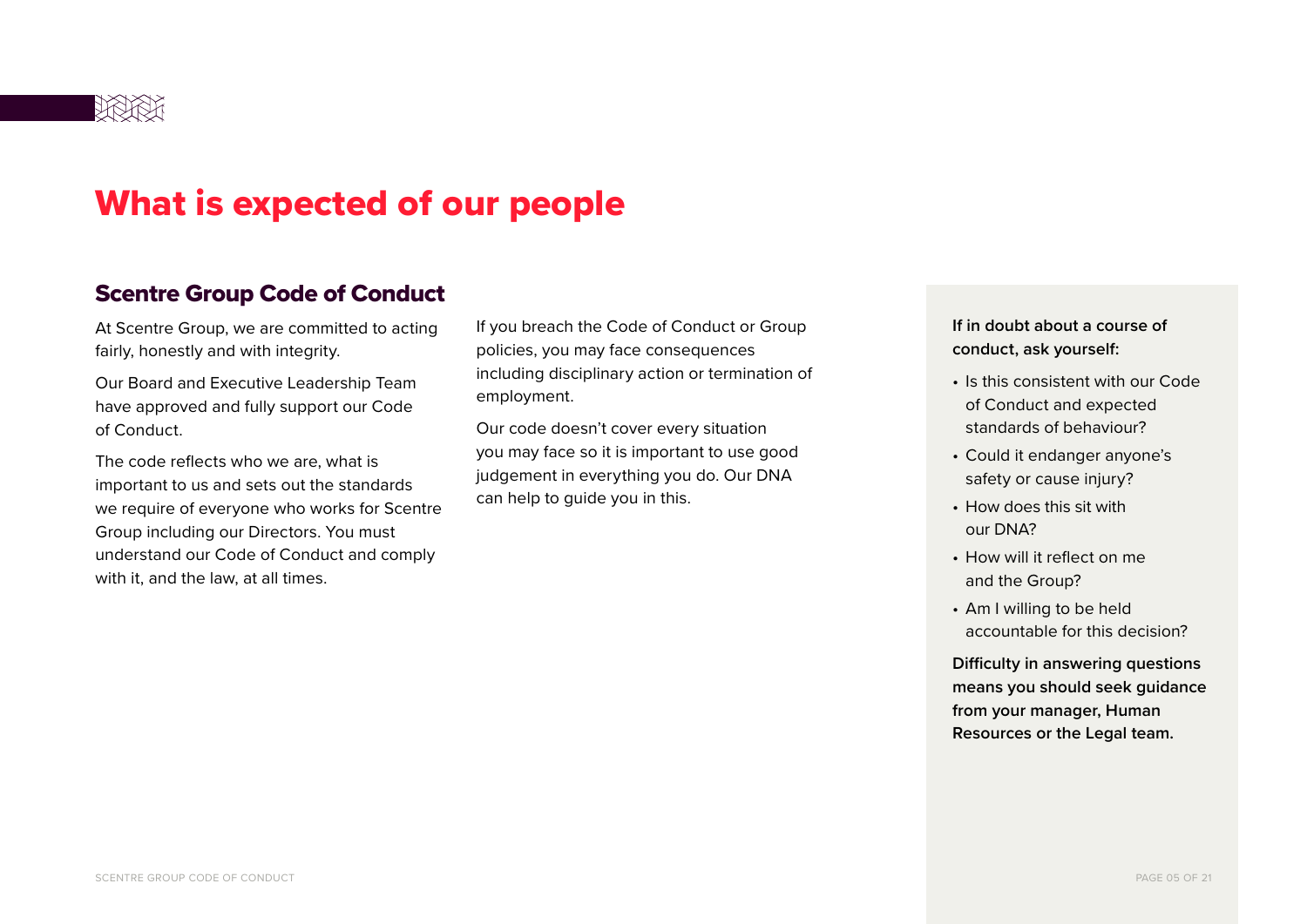

# Living our DNA

In line with our DNA, you are required to:

- Treat everyone you deal with fairly, courteously and with respect
- Perform your duties to the best of your ability
- Ensure your personal interests do not conflict with your duty to Scentre Group
- Never unfairly discriminate against or bully or harass anyone
- Never engage in improper or offensive behaviour
- Comply with all laws and regulations applicable to any activity undertaken by members of Scentre Group
- Perform your work in a safe manner
- Always work within Scentre Group's policies and rules
- Never act in a way that would harm Scentre Group's reputation

Our DNA shapes our decisions and actions.

At Scentre Group we demonstrate accountability and are honest and transparent in our dealings with others. We foster open and transparent communication. This means that we don't hide or hold back facts or information, good or bad, from our managers, our leadership team or our Board.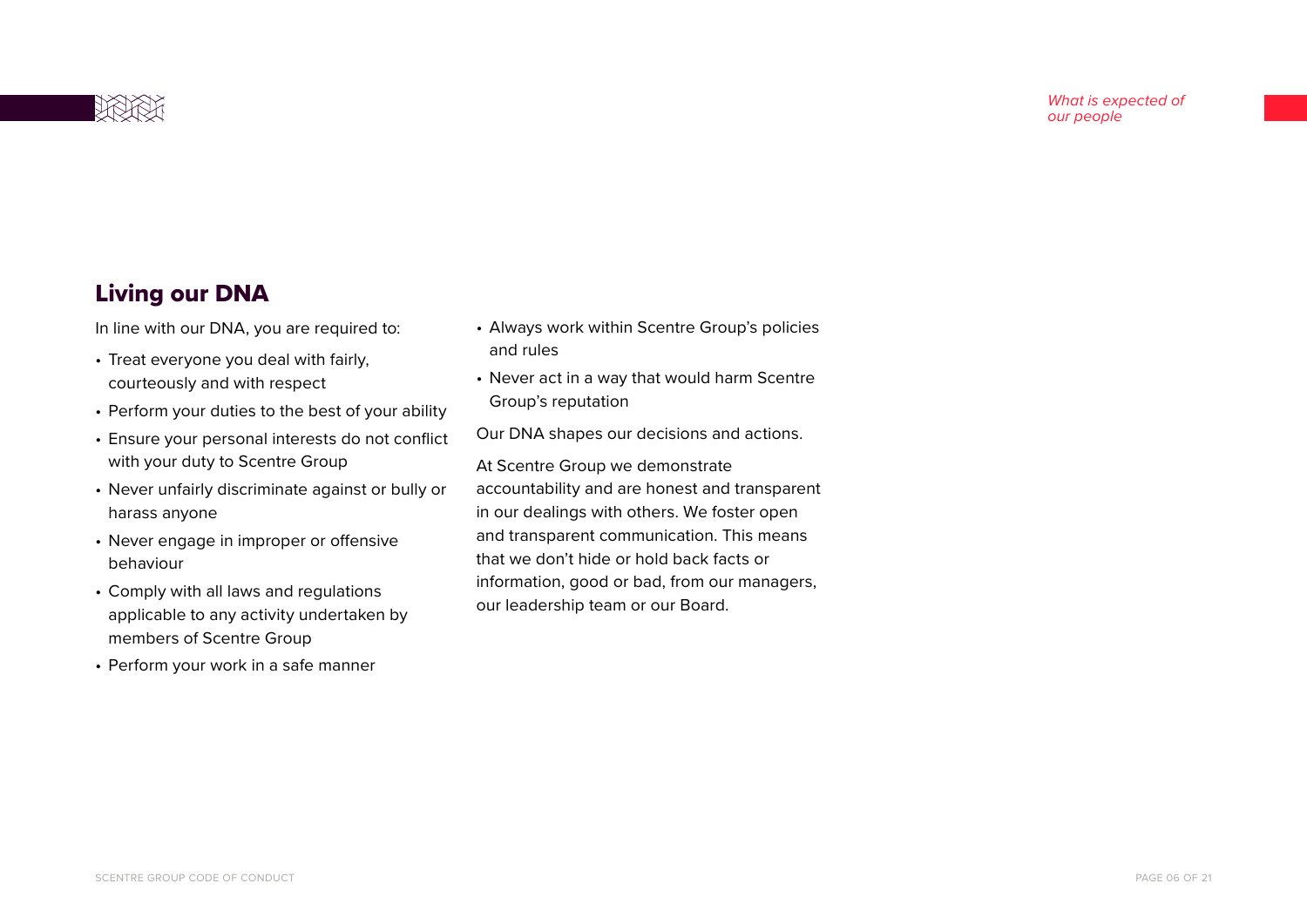

# How we treat one another

### Diversity, equity and inclusion

We believe that diversity, equity and inclusion contribute to our business success and that providing and promoting a positive work environment allows us to achieve excellence in our workplace.

Our People Vision – to create '*a place where talent can thrive* – is built on a culture where everyone feels safe to bring their whole self to work and to succeed to the best of their ability.

Our Ambition is for the Group to become essential to people, communities and business that seek to interact with them. We believe that a diverse and engaged workforce contributes to strong business performance which will enable us to deliver on Our Ambition.

Our people are key to our success and we aim to provide a healthy, safe and inclusive workplace free from discrimination, harassment and bullying.

Our employment decisions are based on qualifications, merit and business needs. Our decisions are made without considering a person's racial origin, age, disability, religion, culture, sexual orientation or gender identity.

At Scentre Group we treat each other fairly, equitably and with dignity and respect.

We do not tolerate discrimination, harassment or bullying.

**Our People Vision is to create** *'a place where talent can thrive'*

**We treat all people with dignity and respect** 

#### *Need more information?*

Diversity, Equity and Inclusion Policy

Human Rights Policy

 Recruitment and Selection Statement

Anti-Bullying Policy

 Sexual Harassment Policy

 Domestic & Family Violence Policy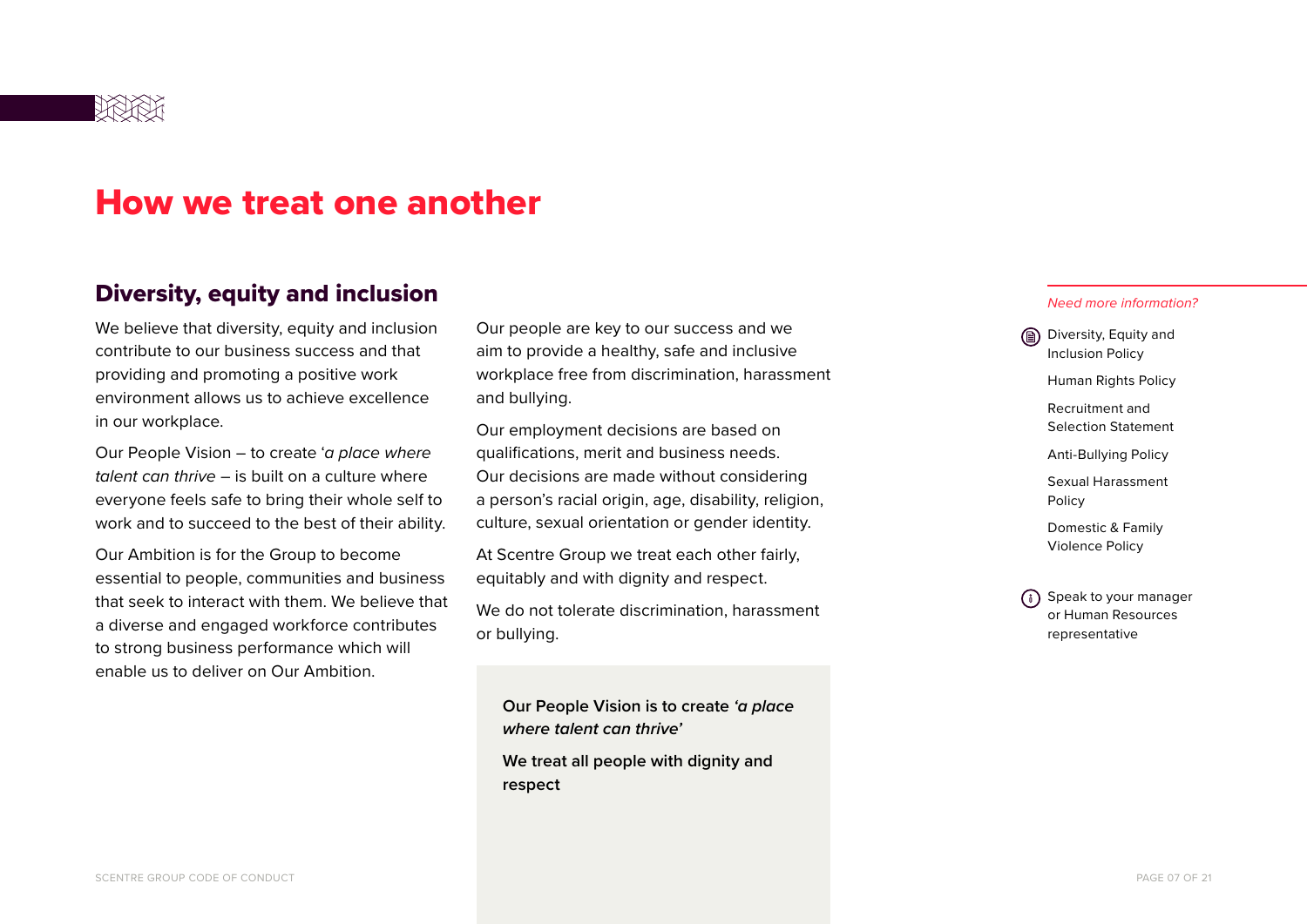

### Diversity, equity and inclusion cont.

Harassment is behaviour which is viewed as unwelcome, offensive, intimidating or humiliating by the recipient.

Scentre Group has zero tolerance to any form of unwelcome sexual conduct, in any area of our business, under any circumstances. Sexual harassment may include physical contact of a sexual nature, suggestive behaviour, comments or jokes, or sending sexually explicit emails or messages.

Bullying is unreasonable behaviour directed towards a person or group of people at work that creates a risk to health and safety.

It's important to support your team mates to speak up if they believe they are experiencing harassment or bullying. If you see this behaviour, you have a responsibility to speak up.

**We do not tolerate discrimination, harassment or bullying in any area of our business, under any circumstances.**

#### *Need more information?*

Diversity, Equity and Inclusion Policy

**Human Rights Policy** 

 Recruitment and Selection Statement

Anti-Bullying Policy

 Sexual Harassment Policy

 Domestic & Family Violence Policy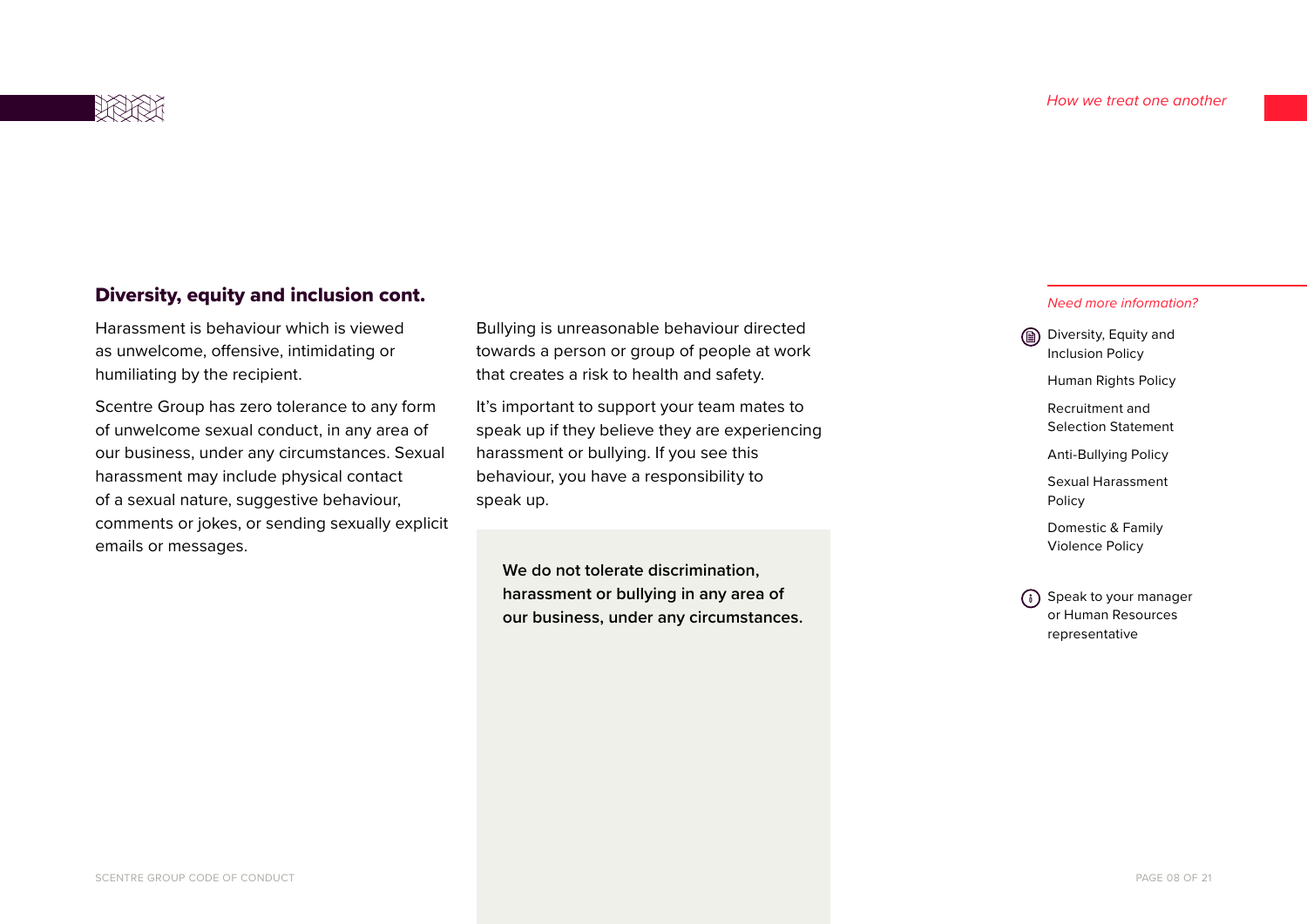

# Working safely

Health, safety and welfare are business priorities and we actively promote a culture of *people protecting people.*

Your safety and the safety of our contractors, business partners, customers and visitors is of paramount importance.

We have an obligation to ensure that we take all reasonably practicable steps to protect the health and safety of people in our workplaces and to consult with other stakeholders who may be impacted by our work activities.

Health and safety is everyone's responsibility and we all need to look out for one another's physical and mental wellbeing. As part of our commitment to mental wellbeing, we provide access to Employee Assistance Programs and other resources to support the ongoing mental health and wellbeing of our people.

We also recognise that personal matters outside of the workplace may affect the way we work.

We are committed to:

- creating an environment where our people feel they can discuss issues or concerns without fear of negative consequences
- providing practical support for our people who are impacted by domestic or family violence

### **Our life safety framework applies to all our operations**

You must:

- Always comply with our work, health and safety policies and procedures
- Look out for your own safety and the safety of others
- Question unsafe or improper operations and, if necessary, stop work to address them
- Report all injuries and safety incidents
- Report any hazard or risk you identify to your supervisor or the location manager

#### *Need more information?*

**(B)** Life Safety Policy Human Rights Policy Domestic & Family

Violence Policy

 Speak to your manager or Life Safety representative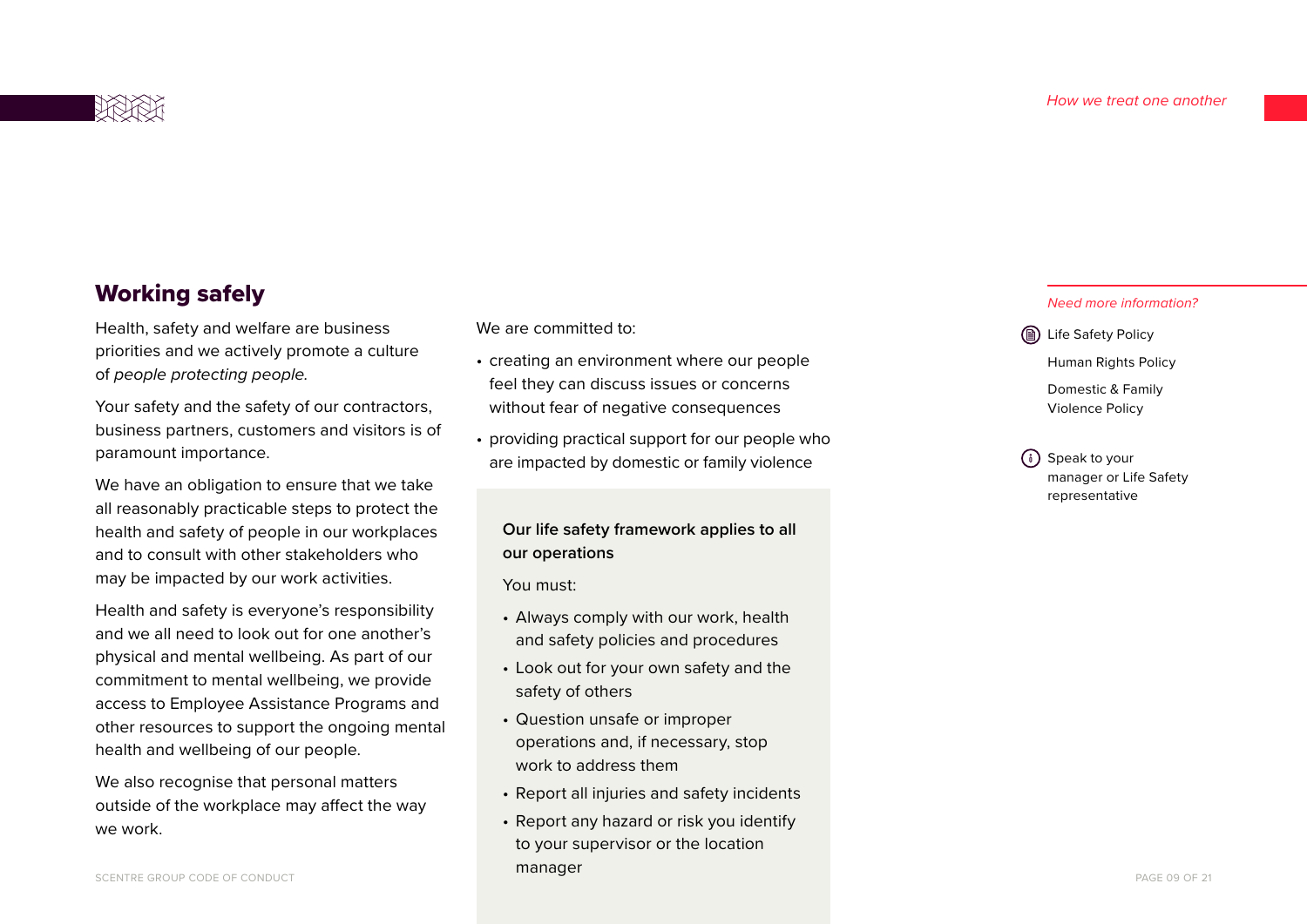

# Dealing with others

# Human rights

We believe that respecting human rights is fundamental to the way Scentre Group operates as a responsible, sustainable business.

We believe that our success depends on respecting the dignity, wellbeing and human rights of our people, our contractors, the communities in which we operate and other stakeholders who interact with us and are impacted by our business.

We treat everyone equally, regardless of their industry association or participation, or nonparticipation, in those activities.

# Supply chains

We are committed to being a responsible and valued partner in the supply chain. Our approach to human rights includes a commitment to addressing the risk of modern slavery in our supply chains.

Through our Supplier Code of Conduct we seek to encourage and, where appropriate, mandate requirements to help us and our suppliers in conducting business in a safe, accountable and equitable manner. Our suppliers are required to observe our Supplier Code of Conduct in delivering products or services to the Group.

 *Need more information?*

Anti-Fraud, Bribery and Corruption Policy Business Integrity

Framework

Human Rights Policy

 Supplier Code of Conduct

 $\binom{1}{k}$  Speak to your Divisional Director, the Legal team, or Corporate Affairs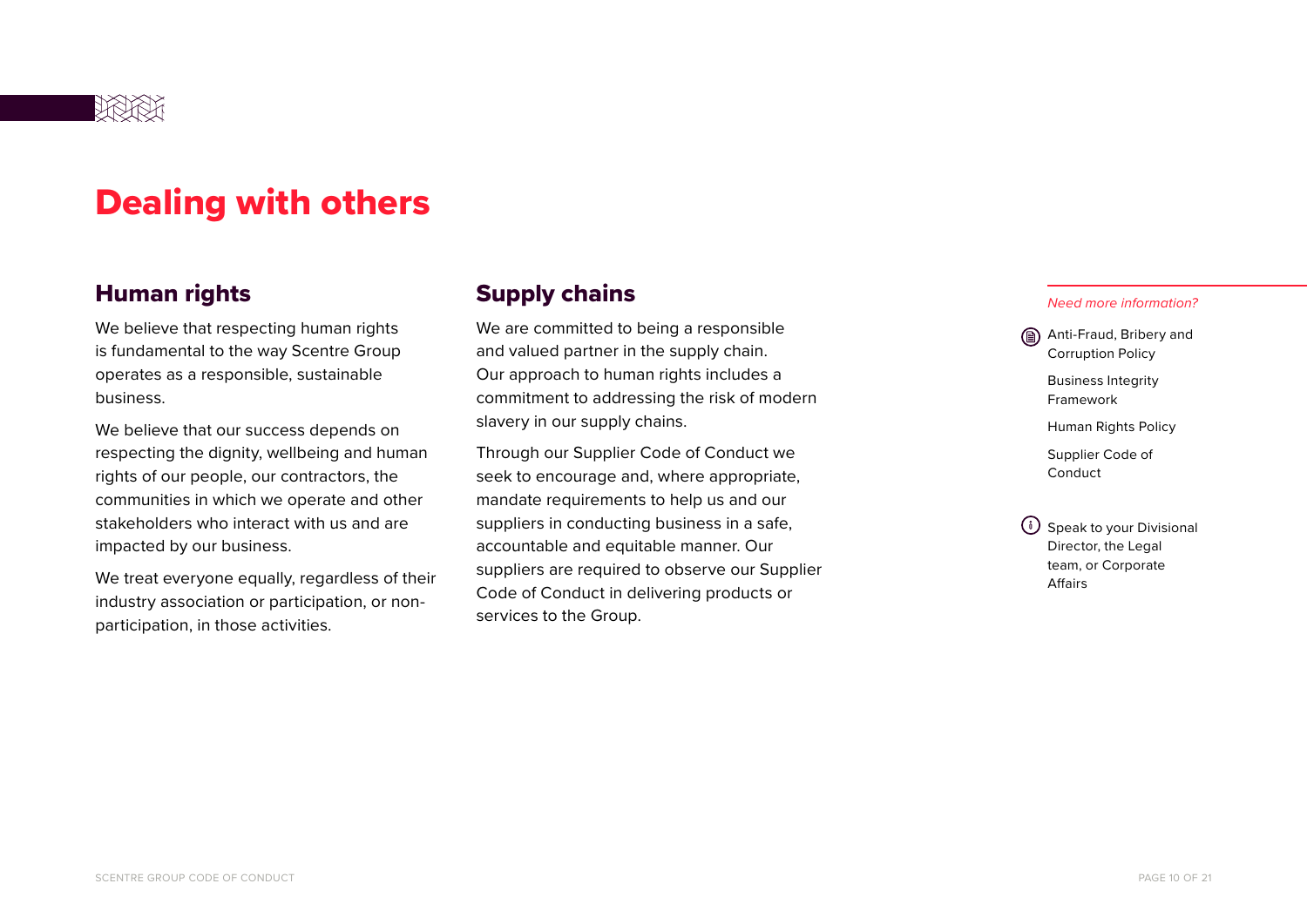

# Anti-fraud, bribery and corruption

Scentre Group has zero tolerance of fraud, bribery or corruption. Improper or dishonest conduct under our Anti-Fraud, Bribery and Corruption Policy may constitute serious criminal and civil offences for the Group and any individuals involved as well as attracting serious penalties. Reputational damage may also occur to the Group and any individual involved.

The making, paying or procuring of facilitation payments or secret commissions by an employee or any person acting on behalf of the Group is prohibited as is any activity in relation to or connected with money laundering.

# Political donations and contributions

No political donations may be made without the consent of the Chief Executive Officer. You should also be aware that some jurisdictions prohibit political donations. For example, in NSW property developers (such as Scentre Group) are prohibited from making political donations.

You must also obtain prior approval from the Chief Executive Officer for involvement in any business-related event which is organised by or on behalf of a political party or candidate to ensure compliance with the law and the Group's policies.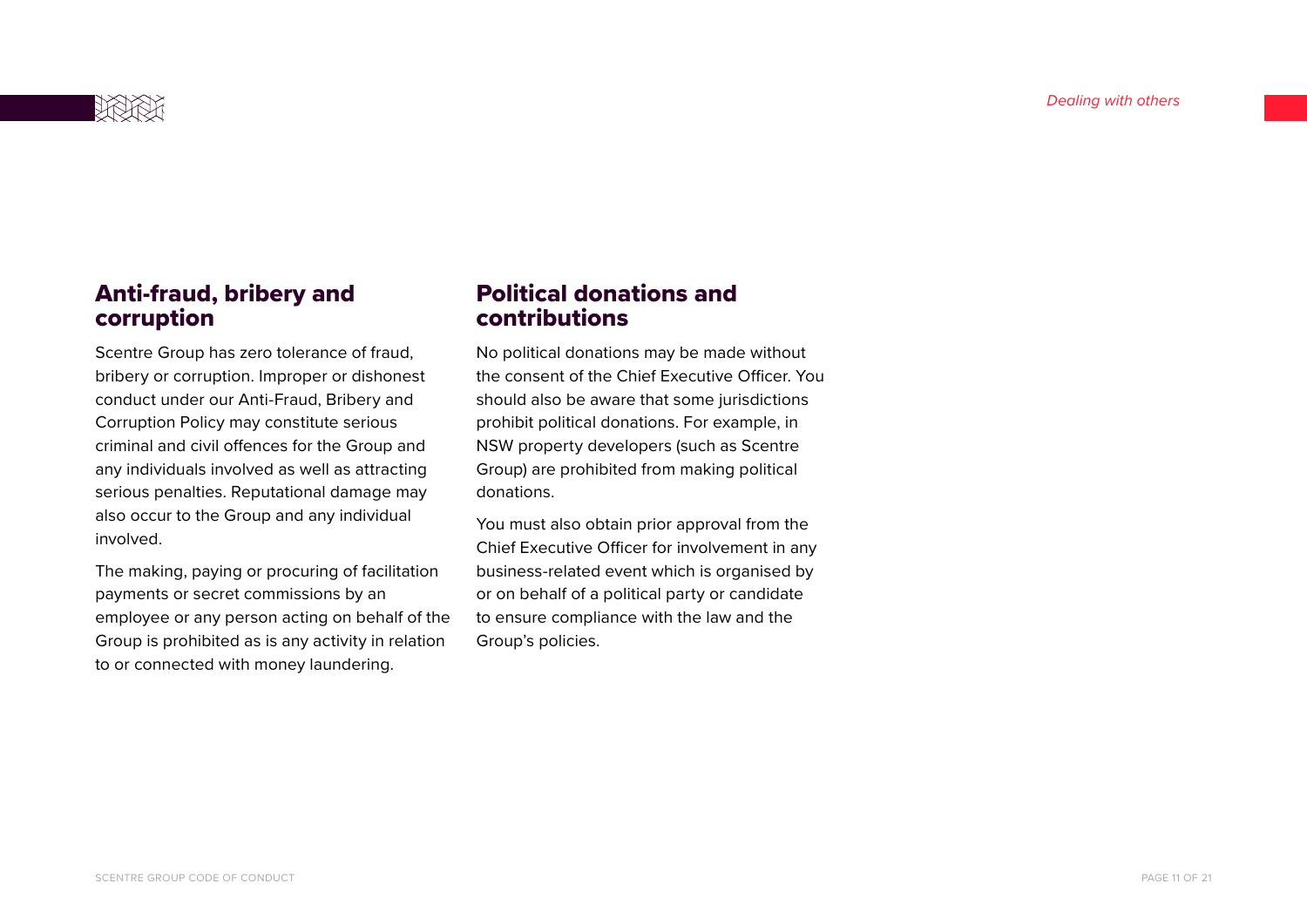

# Conflicts of interest

# What is a conflict of interest?

We must always make business decisions based on what is best for Scentre Group.

A conflict of interest can arise when personal activities, interests or relationships (whether direct or indirect) are inconsistent with the interests of the Group. Conflicts of interests can take many forms.

These include:

- Having a personal or business interest with persons involved in business dealings with the Group
- Having an interest in a tenancy in any centre owned or managed by the Group
- Material business interests of close relatives which may put you in a position of conflict with the Group
- Engaging in private dealings with any supplier of goods or services to the Group
- Accepting gifts and entertainment or other personal benefits
- Holding employment or operating a business outside of the Group

Having a conflict of interest is not necessarily a breach of our Code of Conduct. However, failure to disclose a conflict and, where required, obtain consent, will be a breach of the code.

**At Scentre Group, we act in the best interests of the Group and work together as one team.**

#### *Need more information?*

Conflicts of Interest Policy

> Conflicts of Interest and Related Party Transaction Policy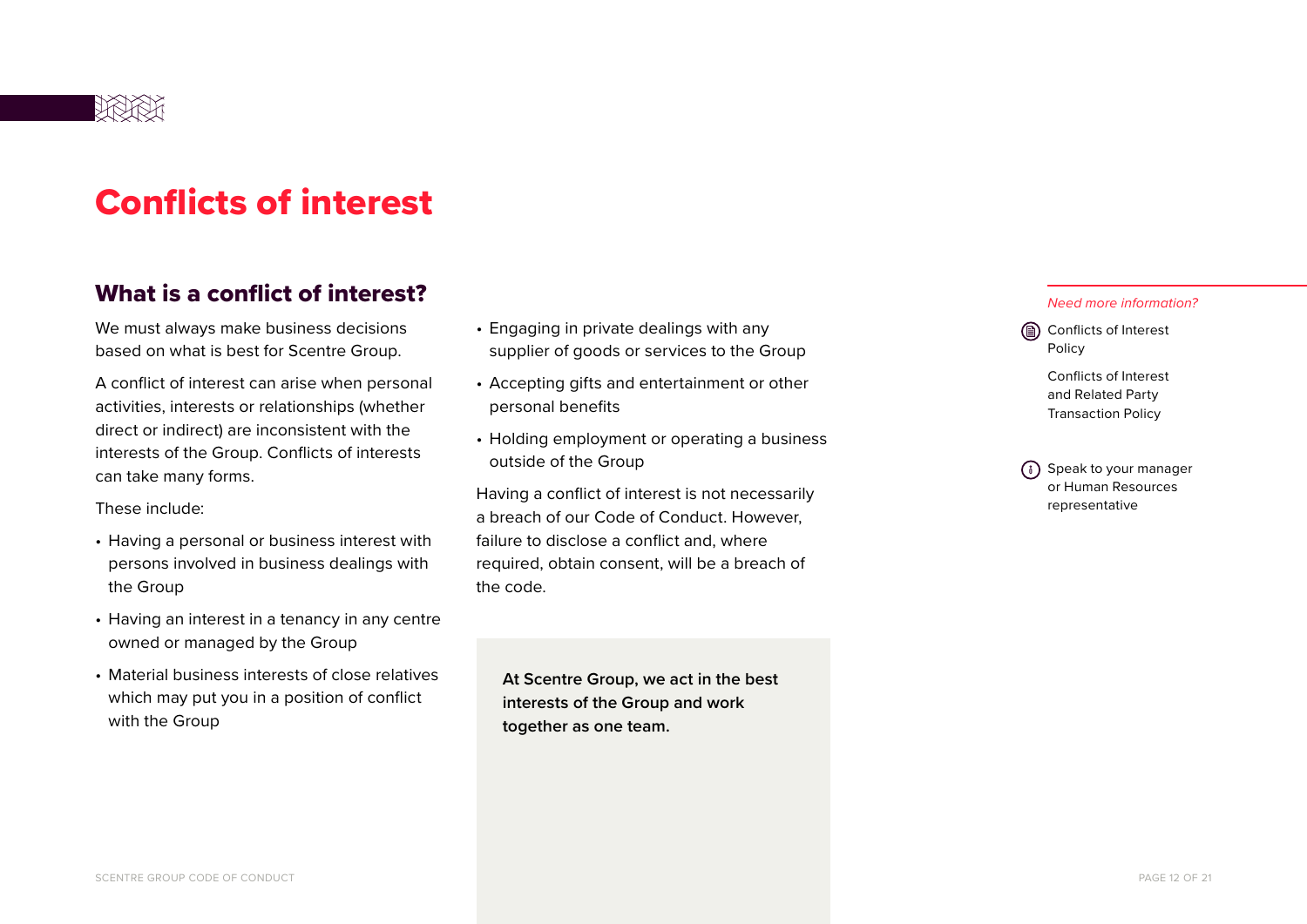

# Gifts and entertainment

You must not accept or provide gifts, entertainment or hospitality other than as permitted by our Gift and Entertainment Policy.

Gifts, entertainment and hospitality (benefits) can take many forms.

You may not accept a benefit from any party which has commercial ties to Scentre Group unless:

- the value of the benefit is \$250 or less (in aggregate)
- the benefit is generally available to customers of the provider of the benefit and is obtained on normal commercial terms
- in the case of Board members, the benefit is obtained through a relationship that does not involve Scentre Group
- the benefit is otherwise approved in accordance with our Gift and Entertainment Policy.

A benefit in the form of cash, or cash equivalent (for example, a gift card) cannot be accepted, irrespective of the amount or value.

Within 14 days of receipt of entertainment or hospitality with a value of \$100 or more, or any other benefit (such as a gift) irrespective of value, you must record the benefit in the gifts and entertainment register via MyHub.

Our code also sets out our policy on political donations and contributions under the section 'Dealing with others'.

#### *Need more information?*

**(a)** Conflicts of interest Policy

> Gift and Entertainment Policy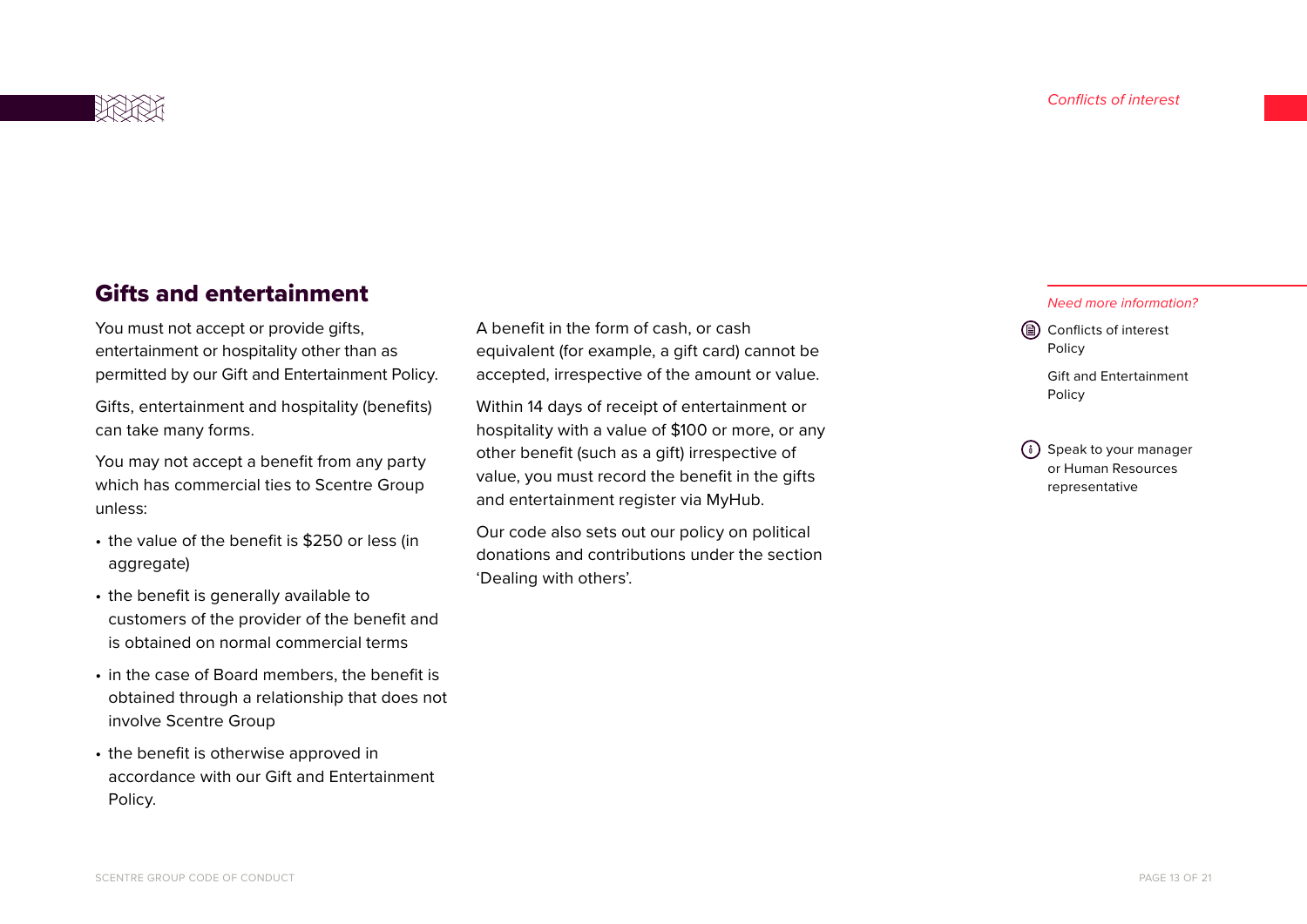# **Discounts**

You may not accept personal discounts or other benefits from suppliers or our business partners if they are not available to the public or to Scentre Group employees generally under an approved employee discount scheme.

Approved employee discounts schemes are explained in our Conflicts of Interest Policy.

# Employment of family members and relatives

Family members and relatives of employees may be employed by the Group. However, our policy is that no employee may have a family member or relative in a direct reporting role.

Team members who are related may not work in the same team without the approval of the Director, Human Resources (in consultation with the team's Divisional Director).

# Personal relationships

Team members in a direct reporting line cannot be in a personal relationship.

If you are in a personal relationship with another person in your team or with a person who you work on a regular basis, you must inform your manager or Human Resources representative as soon as practicable.

## Outside employment

You may not hold:

- employment or operate a business outside of the Group or provide consultancy or other services to any person other than the Group
- a position as an officer or director of any entity that competes with or has business dealings with the Group; or
- a position as an officer or director of any other entity that would interfere your ability to perform your responsibilities and duties to the Group;

without the approval of the Director, Human Resources (in consultation with your Divisional Director).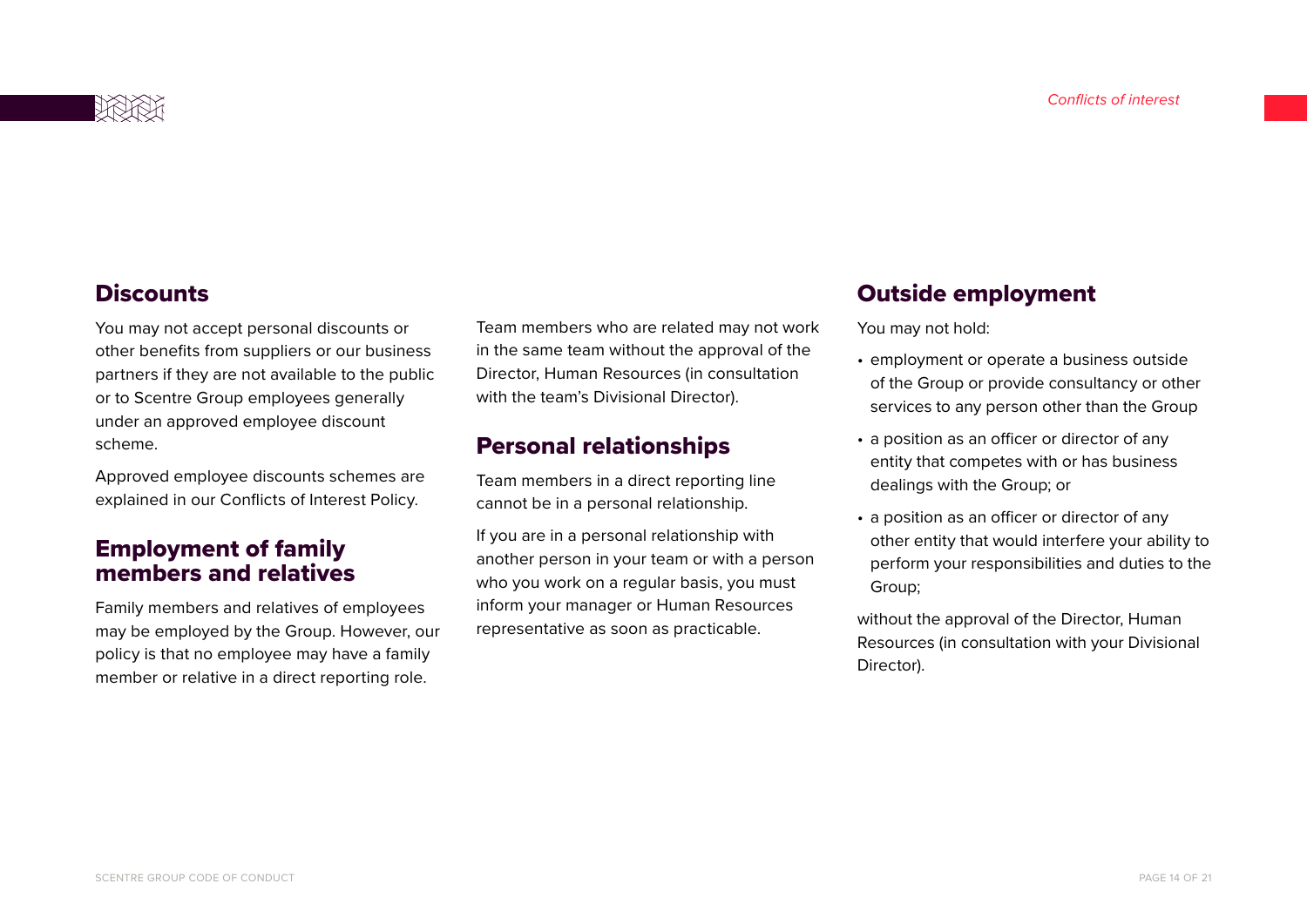

# Business practices

### Financial records

We must keep financial records and have appropriate controls in place to evidence the business reason for making payments to third parties and that all expenditures are properly authorised and accurately and transparently recorded.

You must comply with the recording, reporting and approval requirements of our Gift and Functions Guidelines, Gift and Entertainment Policy, Gift, Business Travel and Expense Policy, Credit Card Policy and Authorisations Policy.

No entry may be made in the Group's records that distorts or disguises the true nature of any transaction.

### Group property and assets

Scentre Group property and assets (including personal work equipment and credit accounts such as corporate credit cards) are critical to our business success. While some incidental

personal use of Group assets is acceptable, you must always use Scentre Group assets appropriately and responsibly. Scentre Group credit cards must not be used for personal purposes.

## **Confidentiality**

During your employment, you may have access to information relating to our strategy, operations and finances. You may also learn confidential information about our business partners, suppliers or customers.

You must treat all information about the Group, our business partners, suppliers and customers as confidential unless that information is publicly available.

You must not give or communicate any confidential information to anyone outside the Group or to anyone within the Group who is not authorised to see that information. This duty of confidentiality continues to apply after your employment with the Group ends.

#### *Need more information?*

Authorisations Policy

 Gift and Functions Guidelines

 Gift and Entertainment Policy

 Gift, Business Travel and Expense Policy

Credit Card Policy.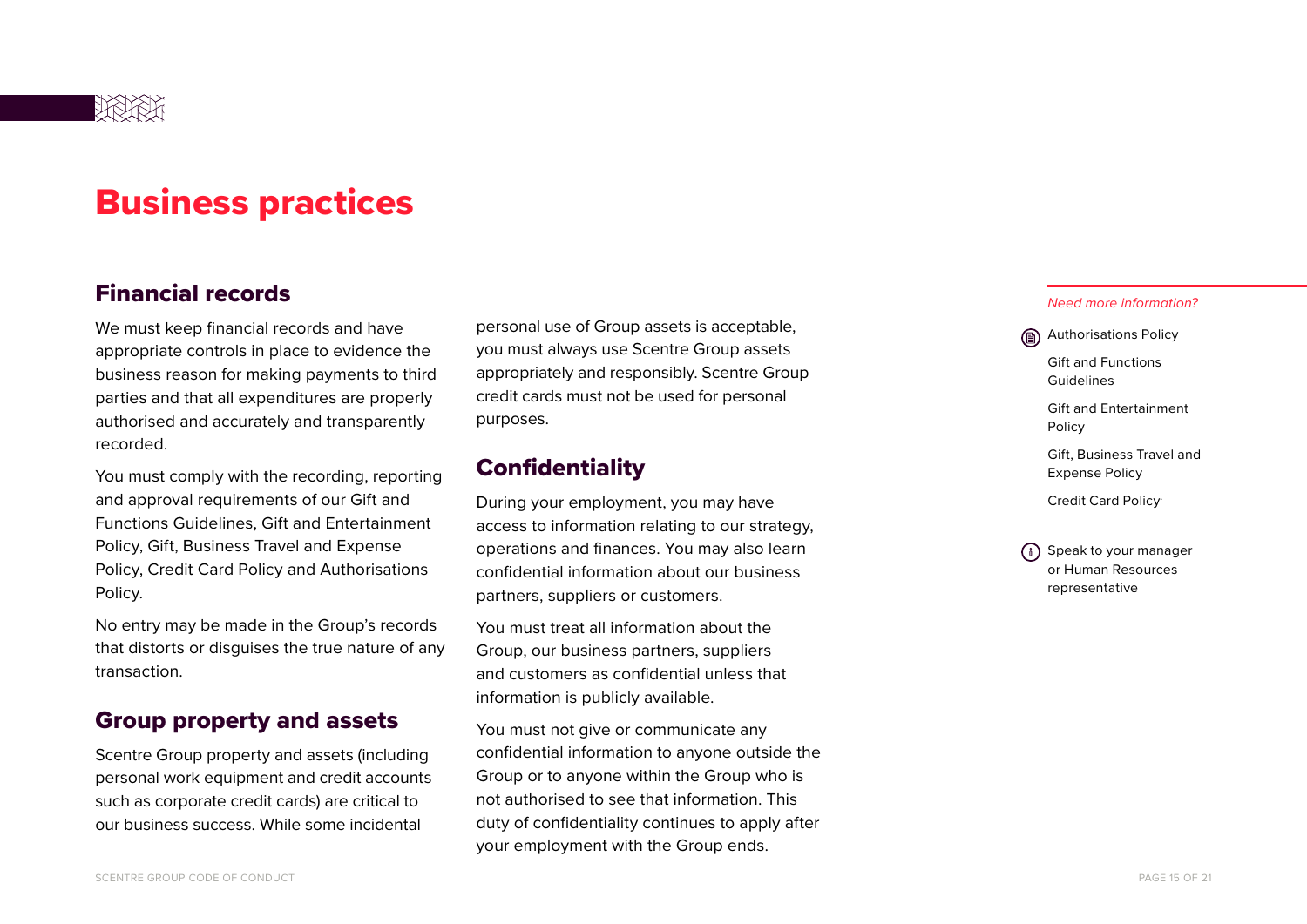

# Information systems

You must operate our information technology, devices, networks and systems in accordance with our policies and procedures.

Users must only use Scentre Group systems for Scentre Group business purposes.

All information stored on, or created or modified using Scentre Group systems is the property of Scentre Group.

A small incidental amount of personal use of Scentre Group systems is permitted, provided that the use is otherwise consistent with the Responsible Use of Technology Policy and our Code of Conduct. Any personal data stored on Scentre Group systems is at the risk of the user. We may undertake surveillance of any Scentre Group equipment, including computers, phones, internet and email.

Access to internet sites or emails may be blocked from time-to-time, for example, if it is suspected that they contain inappropriate material, a suspected virus or spam or other risk.

#### *Need more information?*

Responsible Use of Technology Policy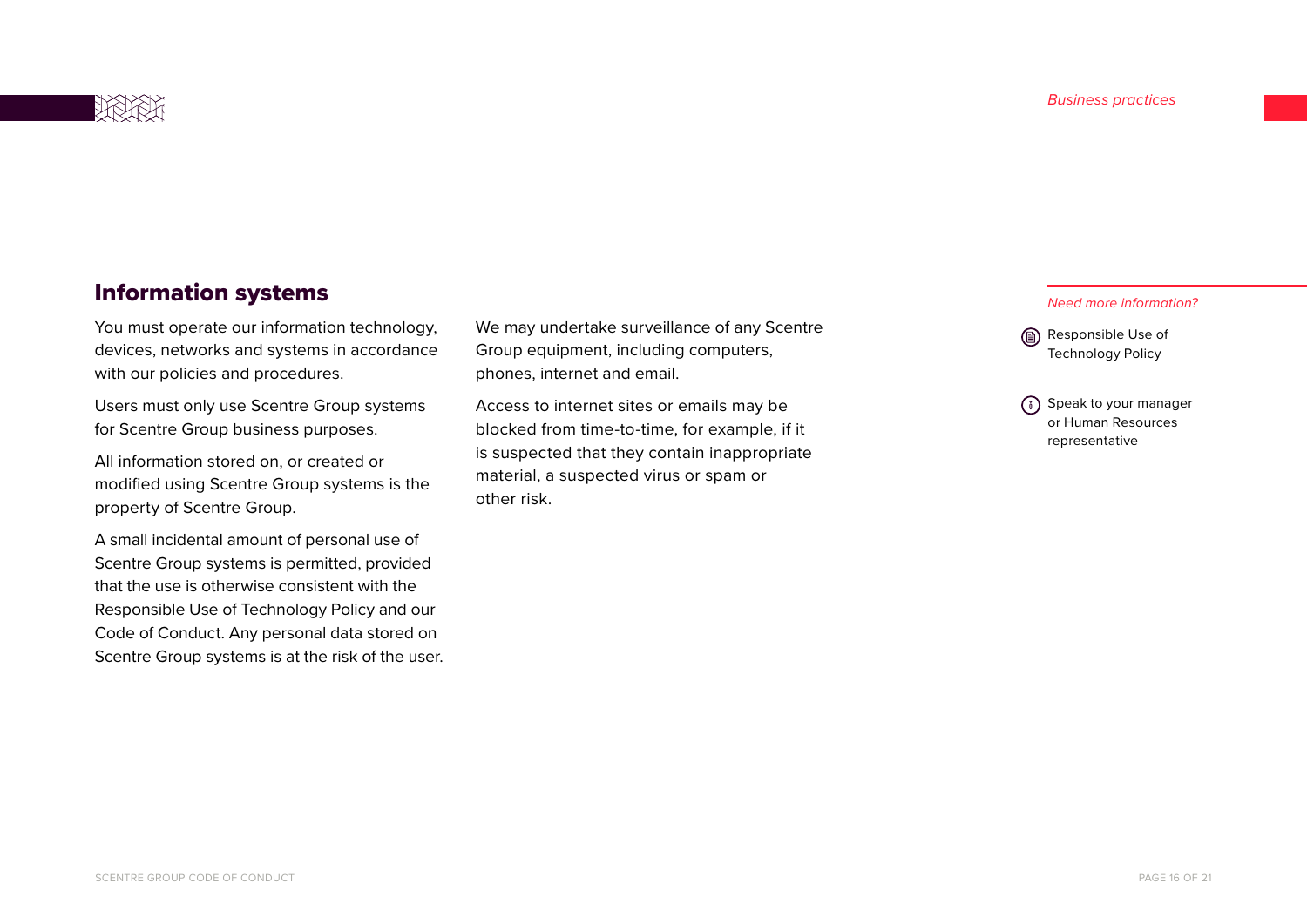

# Security trading

Insider trading is prohibited by law as well as under our Security Trading Policy.

Insider trading laws prohibit any person with inside information from dealing in the securities or tipping, influencing or procuring another person to deal in the securities.

Inside information is information that is not generally available to the public and, if it were generally available, a reasonable person would expect it to have a material effect on Scentre Group securities, Carindale Property Trust securities or the securities of another entity.

In addition, the Group has 'black-out' periods in which certain employees are prohibited from buying or selling Scentre Group or Carindale Property Trust securities.

The black-out periods commence on 1 January and 1 July and end 2 hours after the release of the full year or half-year results (as applicable). In addition, at all times Board members, members of the Executive Leadership Team and other designated executives may only deal in Scentre Group or Carindale Property Trust securities with prior approval.

#### *Need more information?*

Security Trading Policy Continuous Disclosure and Communications Policy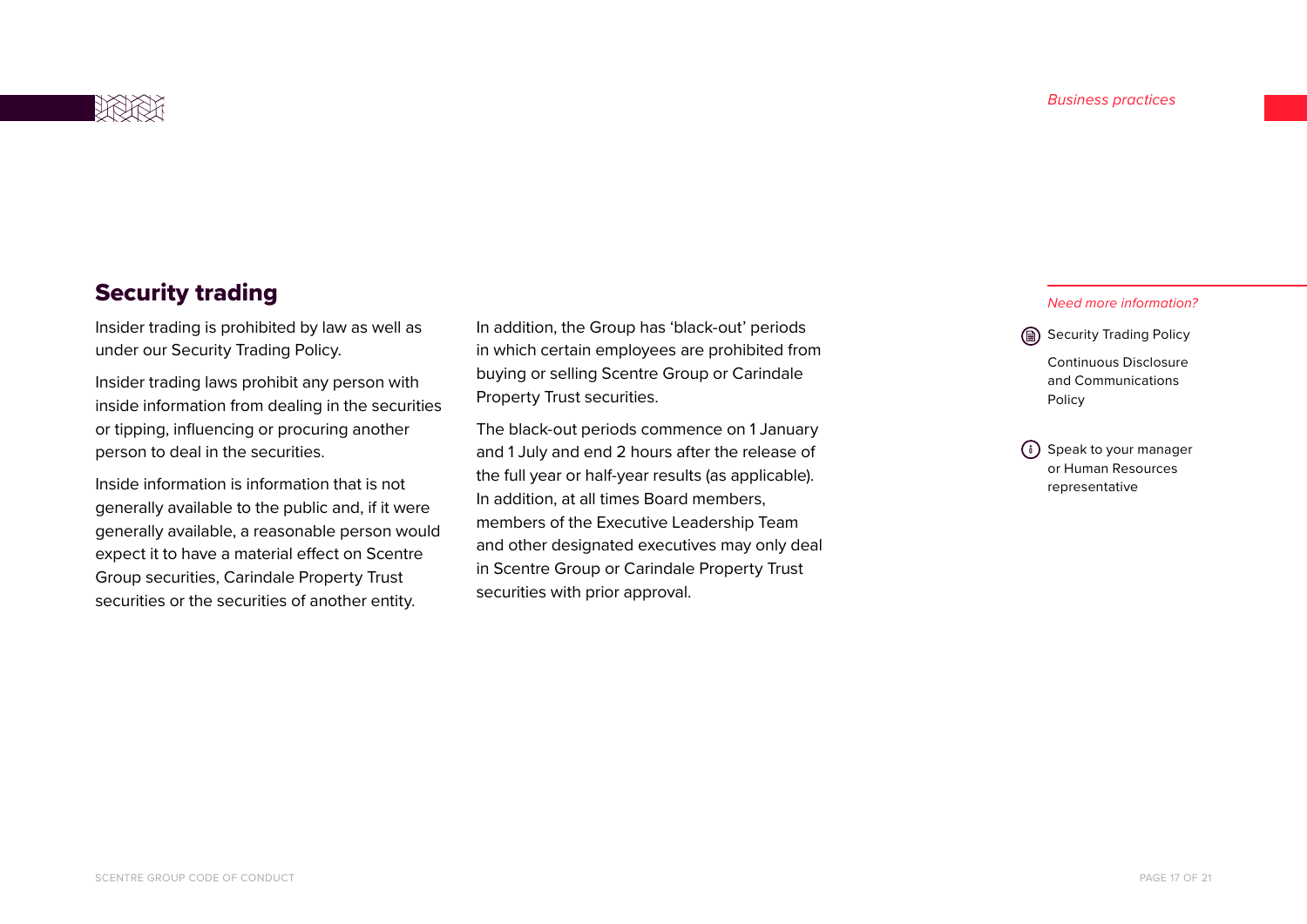

# Communicating externally

### Continuous disclosure

We are committed to ensuring that the market is provided with high quality, relevant and accurate information about our activities in a timely manner to enable investors to make informed investment decisions.

- Scentre Group and Carindale Property Trust are listed on the Australian Securities Exchange (ASX) and must comply with the ASX Listing Rules
- All of our external communications must have regard to our reputation and our obligations under the law and the listing rules

### Social media

Social media is a big part in the lives of most of us and use of social media - whether workrelated or otherwise - could have a workplace impact.

Our Social Media Policy outlines the principles and requirements for representing the Group on social media.

Our DNA and Code of Conduct apply to your personal communications on social media.

#### *Need more information?*

- Continuous Disclosure and Communications Policy
	- Social Media Policy
	- Social Media Engagement Guidelines
- (i) Speak to your Divisional Director, the Legal team or Corporate Affairs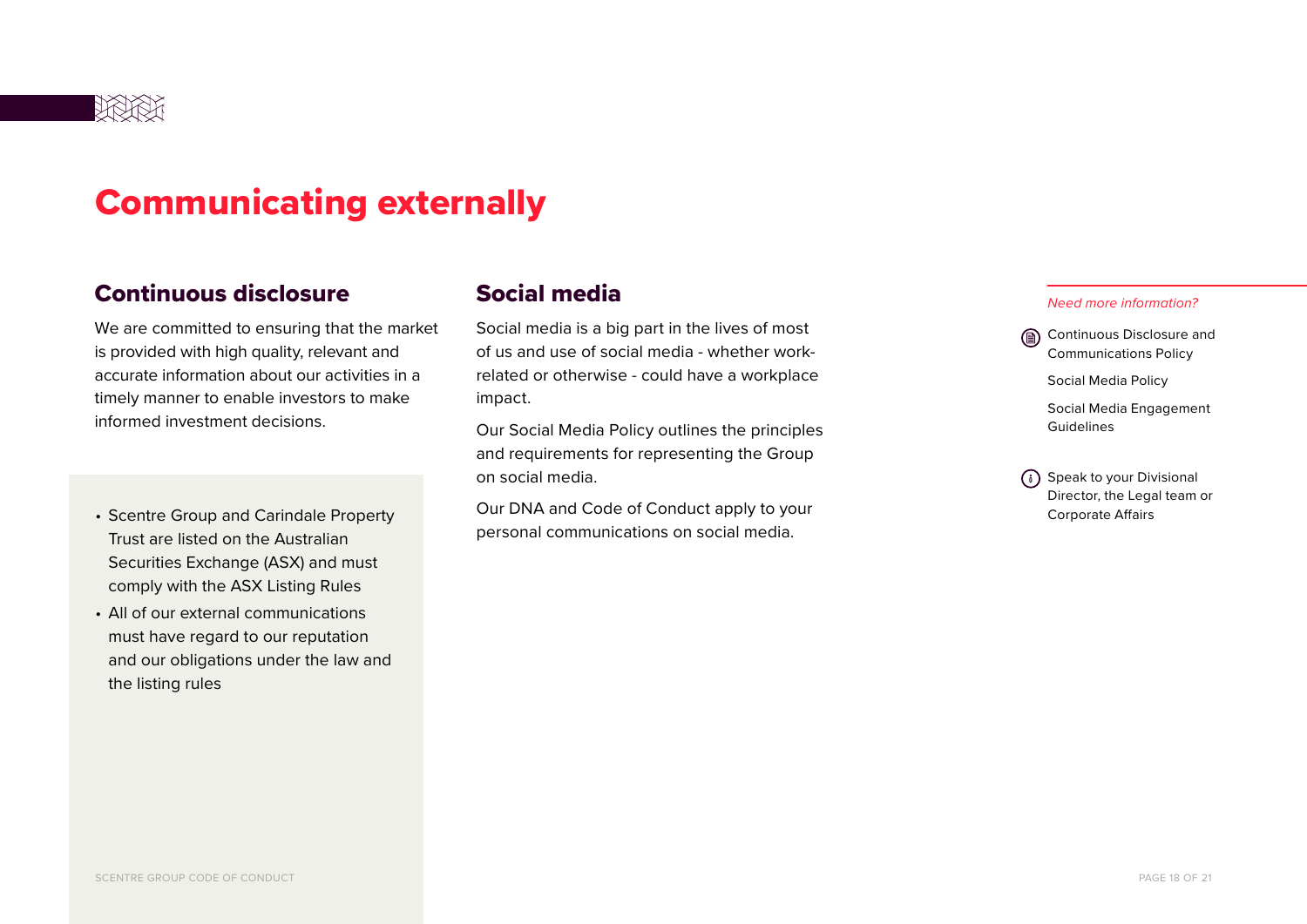

# External stakeholders

Only certain executives are authorised to engage directly with investors, the media, law enforcement, the government or regulators. This is to ensure that those external parties receive accurate and properly co-ordinated information in response to their enquires.

To ensure that external enquires are handled appropriately, employees who receive an enquiry should politely request it be made in writing to the relevant executive.

If you are approached by an external party for comment or information, you must:

- in the case of investors, refer this to Investor Relations
- in the case of the media, refer this to Corporate Affairs
- in the case of the government or a regulator, refer this to the Legal team

or as otherwise set out in guidance provided to your business unit from time-to-time.

 *Need more information?*

**(a)** Media Policy

Financial Services Policies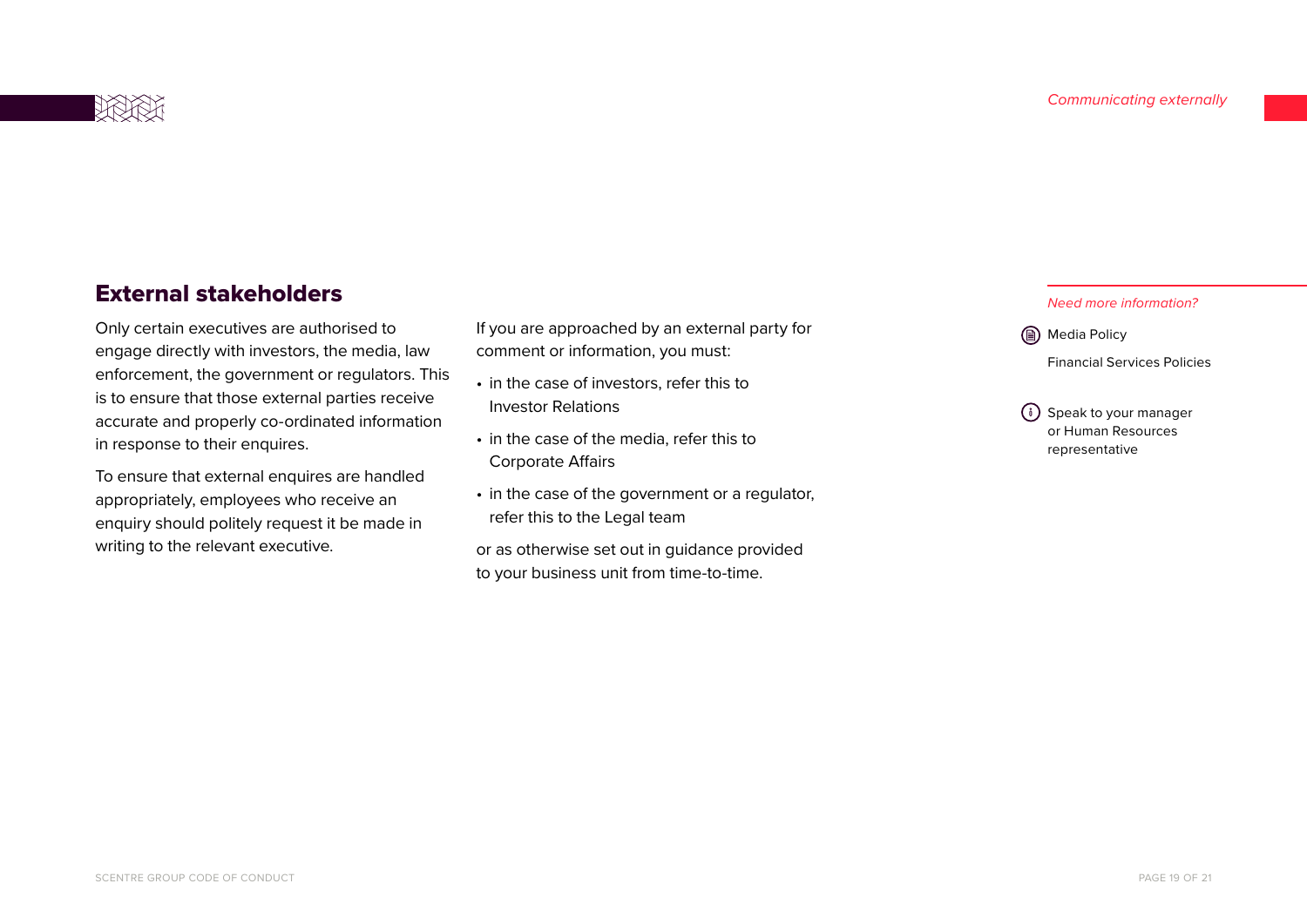

# Asking for guidance and speaking up

**Scentre Group is committed to complying with all relevant laws and regulations**

We all have a responsibility to help prevent, detect and report unethical, unlawful or improper conduct.

If you need information or advice as to how our Code of Conduct or other polices work, you should ask for guidance from your manager, Human Resources or the Legal team.

We also have a Whistleblower Protection Policy. The policy encourages the reporting of instances of unethical, unlawful or improper conduct.

We are committed to the process by which any concerns raised are reviewed in an impartial, fair and objective manner. Anyone who makes a report may do so without fear of reprisal, intimidation or disadvantage.

False reports may damage the Group's reputation and the reputation of people names in a report.

Deliberately making a false report will be treated as a serious disciplinary matter.

#### *Need more information?*

Whistleblower Protection Policy

Our Whistleblower Protection Officers are:

**Paul Giugni, General Counsel** T: +61 2 9358 7730 E: pgiugni@scentregroup.com

**Janine Frew, Director, Human Resources** T: +61 2 9358 7668 E: jfrew@scentregroup.com

(i) Speak to your manager or Whistleblower Protection Officer